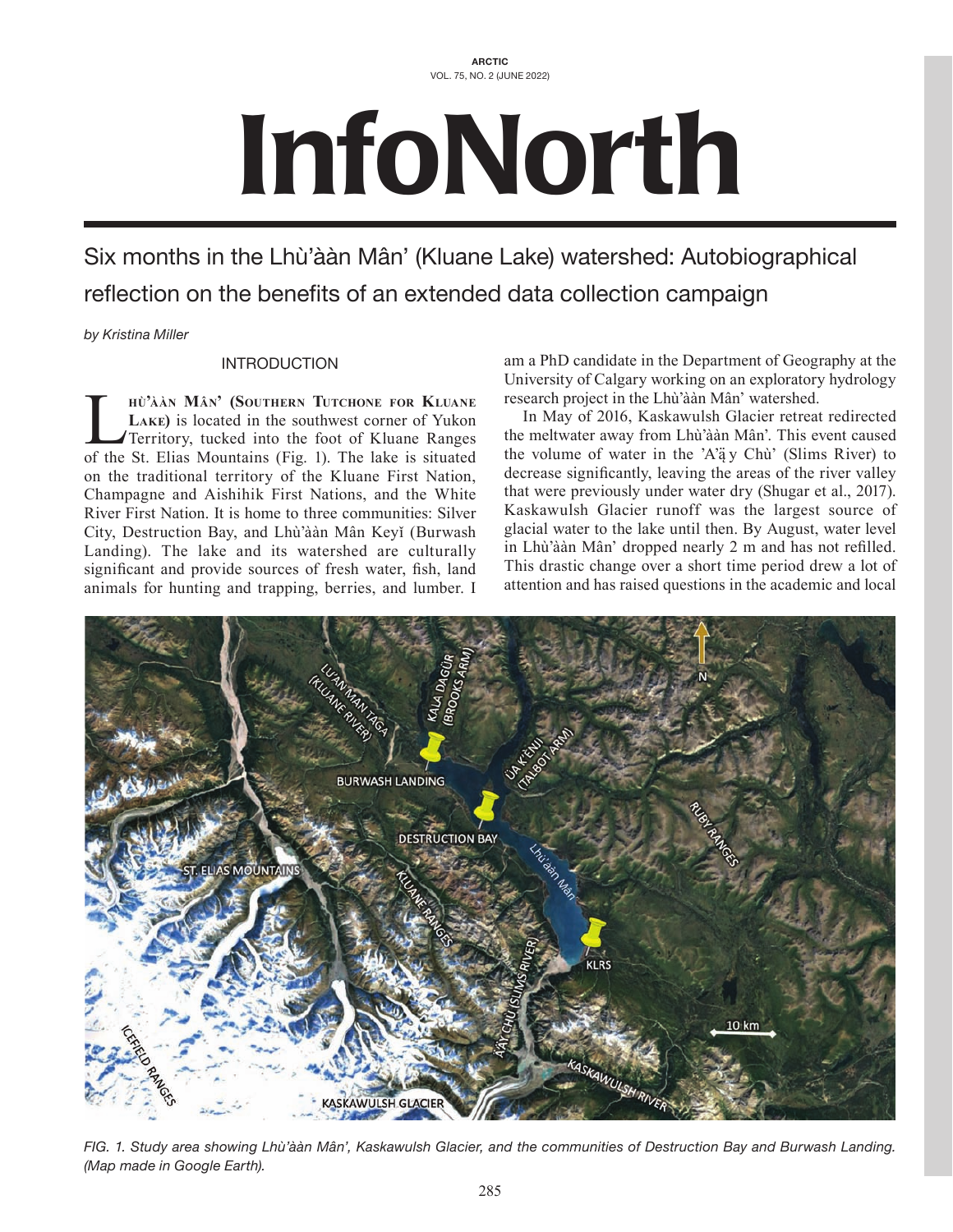communities about glacially-connected water resources in a changing climate.

Lhù'ààn Mân' watershed is complex, receiving water from glaciers, snowmelt, precipitation, and groundwater. Changes in climate, such as rising average temperatures, length of the melt season, and changes to precipitation patterns lead to changes in glacier melt timing and quantity, which impacts the availability of water downstream (Chesnokova et al. 2020). Determining the impact of these changes requires understanding the role of glacial water contributions to the watershed. My research goal is to determine where the water sources for Lhù'ààn Mân' are, and how water is transported on the surface and through groundwater pathways. This requires observations and measurements of streams, precipitation, and the lake water.

In 2021, I spent six months (May–October) collecting data for my project based out of the Kluane Lake Research Station (KLRS) located on the south shore of Lhù'ààn Mân'. This extended time in the Kluane region allowed me to collect more observations and data to capture even the small-scale changes in the watershed that I would have missed during a shorter data collection campaign. The extended season also allowed me to form connections with the local community, other researchers, and to observe unique features and changes in the natural environment. This was not only rewarding to me as a researcher, but also to the community where I work. I spoke with Pauly Sias, the Executive Director at the Kluane First Nation, to refect on the mutual benefts for researchers and the community of dedicating extended time periods for collecting data and forming relationships at all stages of a research project. This essay includes quotations from my discussion with Pauly, and I have received her permissions to use excerpts from our conversation to represent the community's perspective in this piece. Herein "community" refers to the perspectives provided by Pauly, a citizen of the Kluane First Nation.

Fieldwork campaigns are often associated with pressure related to collecting high quality data, instrument performance, costs, time, and human resources among others. These pressures are further increased for graduate projects where time to collect observations, analyze data, and produce results is limited by program completion deadlines and funding availability. It is not uncommon for data collection campaigns to be limited to several weeks to gather data and observations needed to complete the project in a timely manner. However, when it is possible, there are numerous benefts to the researchers, community, and the relationship between the two. These benefts result from dedicating time to formulate the project, being present in the community, and sharing research fndings.

#### RESEARCH PROJECT FORMULATION

When I began my PhD program, an important goal for my project was that my research would be relevant in answering the questions and curiosities of people directly

impacted by it. In the spring of 2019, the Kluane First Nation hosted researchers and the local community for the second Kluane Lake Research Summit, a joint meeting with a goal to provide an avenue for two-way communication and information sharing. The science community reported on current research projects and sought feedback from the local citizens on future research needs. The Kluane First Nation extended an invitation for me to attend this meeting. I learned from the community and researchers about opportunities in hydrological research. Based on these conversations, I designed questions to make my PhD relevant to both my program requirements and the reseach needs of the local citizens.

In my conversation with Pauly, she spoke about the importance of caring about what the community asks for from the scientists. Finding shared interests between researchers and the community is important, as is ensuring that research questions consider the curiosities and knowledge of the local citizens. Community input and feedback enhances research projects. Pauly stated, "Acknowledging local people's knowledge has been considered not science, which is off-putting to anyone locally, because it's just a different way of looking at things." The local people have been interacting with the environment for decades and centuries, and their observations add value to the numerical observations scientists take. In this exchange, scientists are encouraged to share details of their research with the community. For instance, the Kluane First Nation newsletter welcomes contributions from researchers in the form of a one-page summary pamphlet or contributions to their social media pages.

The time involved in planning my project, attending the Kluane Lake Research Summit, and having a conversation with the Kluane First Nation before solidifying research questions and feldwork plans strengthens my research project. Such flexibility in graduate programs, when possible, allows the project focus to shift if the researcher learns that they would better serve the community by adjusting their approach or methods. Knowing that I have the community's support to do my work, and that my work is relevant to the locals makes the project meaningful. I am grateful to the Kluane First Nation for providing a venue for information sharing and connecting researchers with the community, as well as connecting researchers to each other.

#### OBSERVATIONS ON THE LAND

I witnessed the change in the watershed from the time the ice on the lake broke up (Fig. 2), to the peak fow in rivers, to the time ice began to form in the rivers (Fig. 3). Part of my feldwork involved visiting all accessible creeks that fow into Lhù'ààn Mân' once every week. Going to the creeks this frequently over the course of six months, I never grew bored of the repetition, I witnessed the response of creeks to changes in the weather and the snowpack in the mountains. Pauly emphasized that, "you don't get to see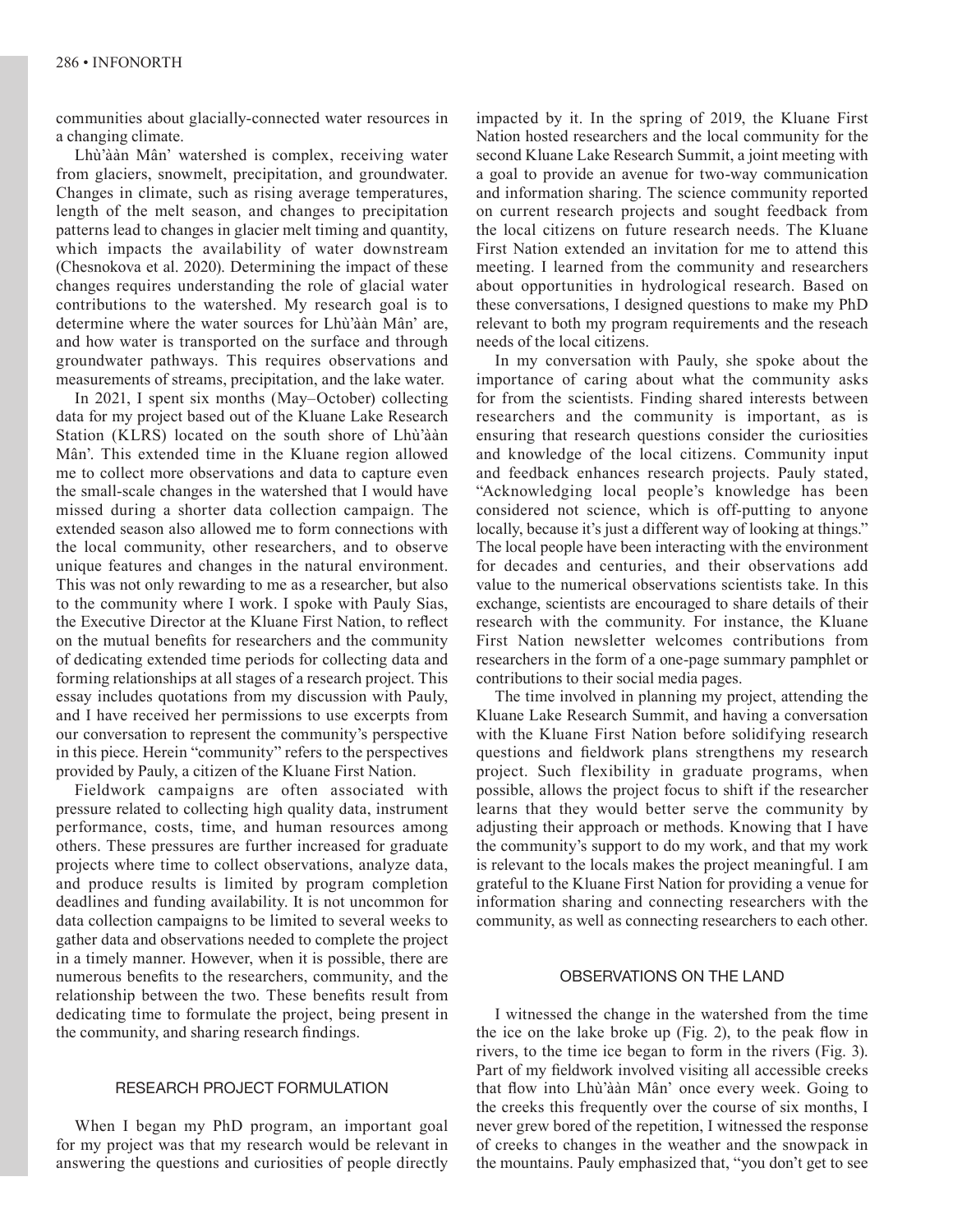

*FIG. 2. Ice breaking up on Lhù'ààn Mân', 11 May 2021.*

this when you're here for two weeks, that's just a snapshot, you need time to walk up the creek, to see where the water is going." Getting to know the study area intimately leads to observing changes on different scales and in different contexts and enhancing the fnal research project.

Having the fexibility that comes with extended time in the study area leads to more rigorous science. As Pauly emphasized, a short campaign provides a snapshot of the natural cycles and changes. This may be appropriate for some projects. However, in my project the goal is to learn about the watershed and how water moves through it. This requires employing multiple methods, having the ability to shift sampling schedules, and being able to look at the system over the course of time and space. The long feld campaign captured changes and natural cycles over the open water season in the watershed.

#### RESEARCH DISSEMINATION TO THE COMMUNITY

Open communication involves sharing the processes and methods of data collection, which is made possible through being present in the community. "Having a long [feld] season [and] multiple seasons leads to better community engagement. It's hard to plan those connections, [it's] important to be there and be present, and be around to engage," said Pauly. She suggested that researchers are welcome to stop into the Kluane First Nation office, take part in community events, or communicate their work via email. Working in a time of the COVID-19 pandemic, drop-in visits were seldom appropriate as the community offices were frequently closed to visitors. The most meaningful connections were spontaneous interactions I had with locals passing through on a visit to KLRS, or slowing down on the road to ask what I was sampling.

I deployed game cameras to collect observations of streamfow changes in the creeks, and with each camera I attached a note with my research license number and contact information (Fig. 4). Pauly said, "There are lots of



*FIG. 3. Ice forming on the bottom of Tasààn Zhat Chù' (Copper Joe Creek), 6 October 2021.*

cameras in the area for various projects and purposes, and if you don't have a contact that is identifed clearly and a phone number […] it leaves people wondering what's going on in their backyard and feeling excluded. But ultimately it's just curiosity, people want to know why did you put it there, what are you studying?" A member of the community used the contact information to tell me about a camera that had been damaged. They found it while walking their dog. When I went to retrieve the broken camera from their home, we had a conversation that created space for me to answer questions about my work and the role of game cameras.

On a different occasion a local community member, who had seen me sampling water regularly, approached me to tell me about a groundwater spring on their property. I was invited to their home to collect a sample, they told me about the history of the property where they grew up, and shared how important the groundwater spring is. I was asked to share the results of the sample and was told that I was welcome to come back and collect repeat samples. This enhanced my sampling plan as I learned about a location to sample the groundwater in the area, and I also have an opportunity to give back to the community through my research by sharing the results.

Collecting observations over the course of several months created an opportunity to work with local citizens, sharing my research and learning from them. "Hiring locals gives an economic opportunity, but in the end, it is hugely beneficial to the researchers to have local connections. They're the tour guides and know the area" said Pauly. Lhù'ààn Mân' is very large, and conditions can change without warning, making it a challenging lake to navigate without appropriate equipment and knowledge of the water. To collect water samples from the lake, I hired a local boat captain and a pilot. Their knowledge of the area made it possible to safely collect samples (Fig. 5), and I was able to get to know them, share details of my work, and get their input and feedback. Pauly said that bringing local people into my research, like the local boat captains, leads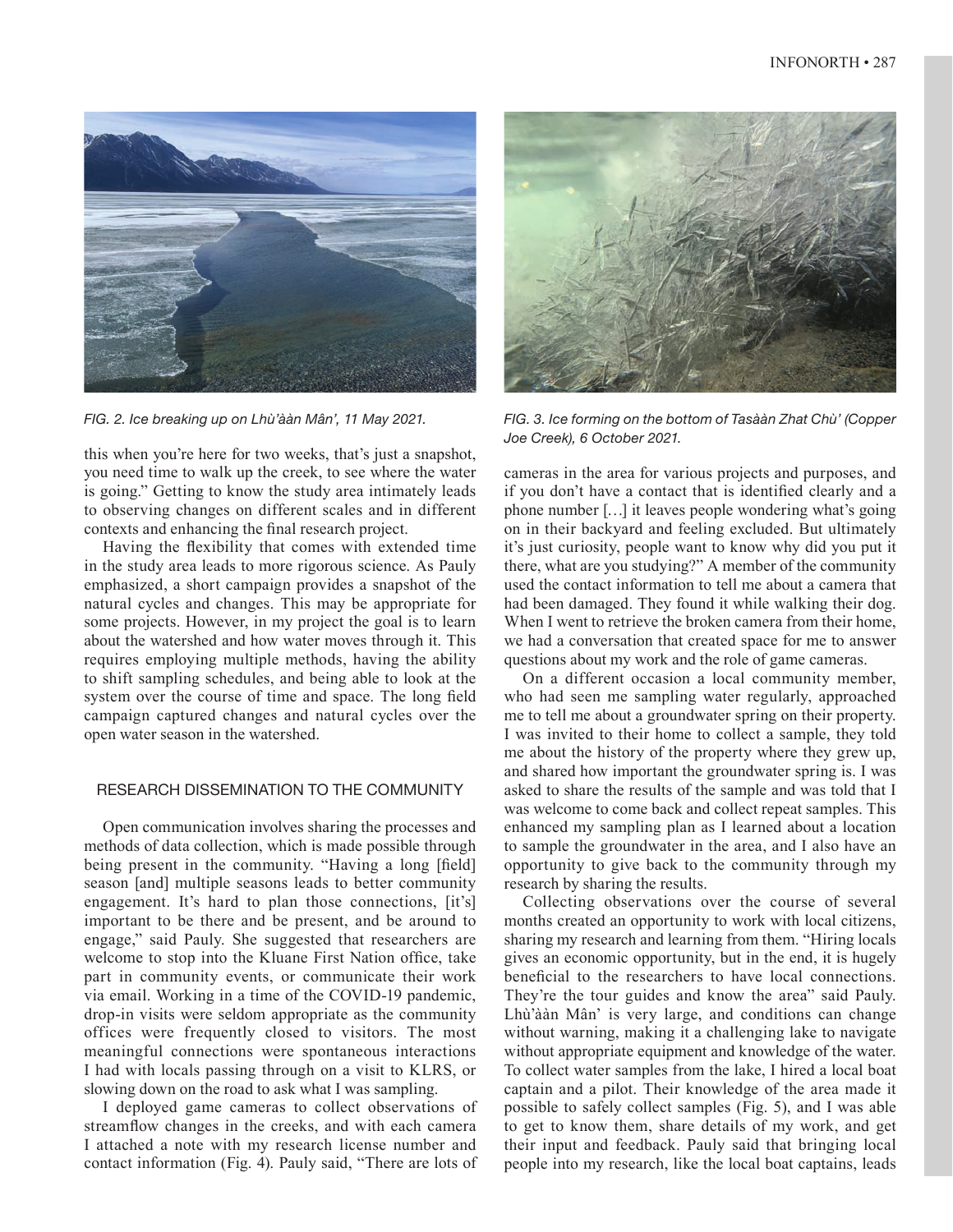

*FIG. 4. Game camera and note with contact and project information.*

to them becoming interested in the research. She said that it, "[introduces] the idea of research professionally to the locals, showing that it's cool…[and] the researcher gets a whole new introduction to the environment and things they didn't know."

Community relationship building does not end with engagement during feldwork. When a project is designed with the community in mind, continuity and follow through is crucial. Pauly emphasized the importance of dedicated and constant communication as well as sharing the data and fndings with the community. It is important to communicate results and report back in simple terms and about fndings that are relevant to the community for the locals to understand the science.

#### **CONCLUSION**

I've defnitely seen a shift research-wise in the last decade or so […] it depends on the personality and the allotted time, if you only have two weeks and you're busy then it's really hard to make a connection with the community but there is a willingness on all ends. The



*FIG. 5. Author collecting a water sample from the plane foat in a location on Lhù'ààn Mân' that would have been diffcult to access without the plane, 28 July 2021.*

community has responded really well to meeting new people and understanding. They just want to know what research is happening in their backyard, and sometimes there is a very specifc traditional or local knowledge that can lead into the research and be really helpful, and other times it might just be a high level of curiosity, like [someone might say] "really oh you're researching that and why. I have nothing to add, but that sounds neat.

Pauly Sias

Through my graduate program and experience in the Kluane region, I have seen how the allotment of lengthier time and resources communicates respect for community priorities. Pauly says, "Checking off the box is not enough, if you're being meaningful then you'll factor in a budget to involve local people, time for the researcher to write papers, and have community lunches. Universities have got to allow space for this." Spending six months in the study area is unusual, and is not always feasible. Building a connection with the community, being mindful of including the community's interests in formulating research questions, and sharing data and results in meaningful ways is possible and the efforts are noticed by the community.